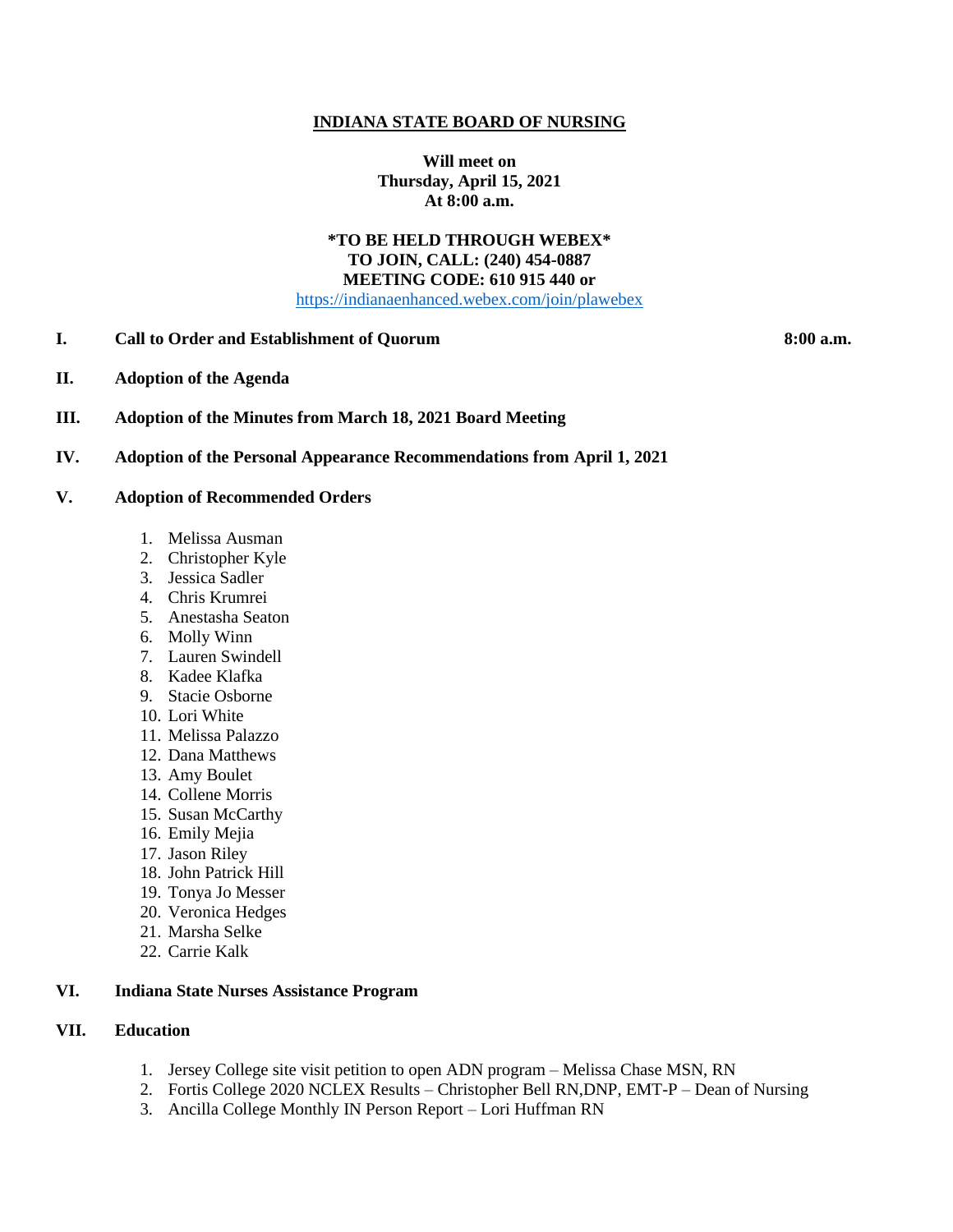4. FYI ONLY: Manchester University BSN programs earn Higher Learning Commission accreditation (see attached)

#### **VIII. Discussion Items**

- 1. AG Report
- 2. Board Director's Report
- 3. Rule Revisions

## **IX. Proposed Settlement Agreements**

1. Ashley Allee

# **X. Appeals**

1. Christi Holford

## **XI. Personal Appearances**

- 1. Serah Kamau
- 2. Kimberly Boldt
- 3. Michelle Vaughn
- 4. Hope Muir
- 5. Veronica Shaikh
- 6. Amandeep Kaur
- 7. Julia E. Gonzalez
- 8. Wanda Shorter
- 9. Jodi Gordon

## **XII. Final Hearings 11:00 a.m.**

- 1. In the Matter of the License of Lanell Renee Hall, 28180979A Administrative Cause No. 2018 NB 0154
- 2. In the Matter of the License of Nick R. Broviak, 28186630A Administrative Cause No. 2016 NB 0322
- 3. In the Matter of the License of Tara A. Pousson, 28184461A Administrative Cause No. 2017 NB 0106
- 4. In the Matter of the License of Rebakah T. Hill, 27069674A Administrative Cause No. 2018 NB 0135
- 5. In the Matter of the License of Jennifer Lynn Civitarese, 28138803A CONT. Administrative Cause No. 2018 NB 0139
- 6. In the Matter of the License of Kimberly Denise Shelton, 27046443A Administrative Cause No. 2018 NB 0256
- 7. In the Matter of the License of Stacey Nicole Wiesemann, 27063988A Administrative Cause No. 2018 NB 0310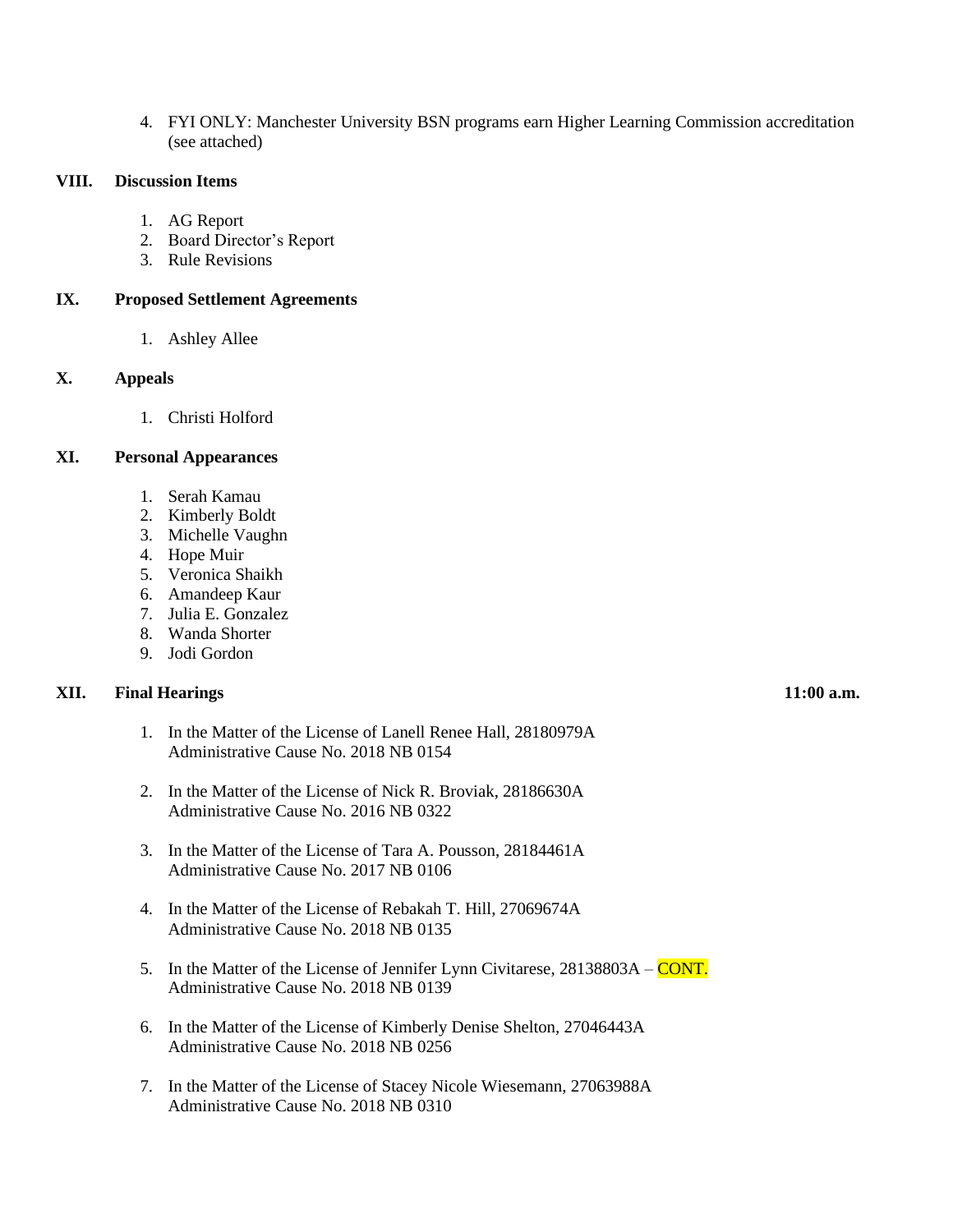- 8. In the Matter of the License of Dawn Denise Almond, 28162794A CONT. Administrative Cause No. 2018 NB 0321
- 9. In the Matter of the License of Priscilla Jane Bex, 27053361A Administrative Cause No. 2019 NB 0053
- 10. In the Matter of the License of Bridgette Nicole Valentine, 27050651A Administrative Cause No. 2019 NB 0067

## **XIII. Petitions for Summary Suspension**

1. In the Matter of the License of Connie Sneed, 27035833A Administrative Cause No. 2021 NB 0047

#### **XIV. Summary Suspension Extensions**

- 1. In the Matter of the License of Patricia Sue Coffey, License No. 28117505A Administrative Cause No. 2019 NB 0312 Re: Motion to Withdraw Petition
- 2. In the Matter of the License of Heather Burdine, License No. 28170718A Administrative Cause No. 2020 NB 0038
- 3. In the Matter of the License of Jennifer Albright, License No. 28202190A Administrative Cause No. 2020 NB 0219
- 4. In the Matter of the License of Ayanna Patterson, License No. 27072145A Administrative Cause No. 2018 NB 0309
- 5. In the Matter of the License of Amanda Boyd, License No. 28193383A Administrative Cause No. 2019 NB 0115
- 6. In the Matter of the License of Jennifer Adams, License No. 28162638A Administrative Cause No. 2020 NB 0141
- 7. In the Matter of the License of Kristin Borden, License No. 28185269A Administrative Cause No. 2019 NB 0237 Re: Agreement
- 8. In the Matter of the License of Krystal Killey, License No. 27051773A Administrative Cause No. 2018 NB 0254
- 9. In the Matter of the License of Amanda Waldrup, License No. 27074237A Administrative Cause No. 2019 NB 0233

# **XV. Adjournment**

# **Upcoming Board Meetings**

## **May 6, 2021**